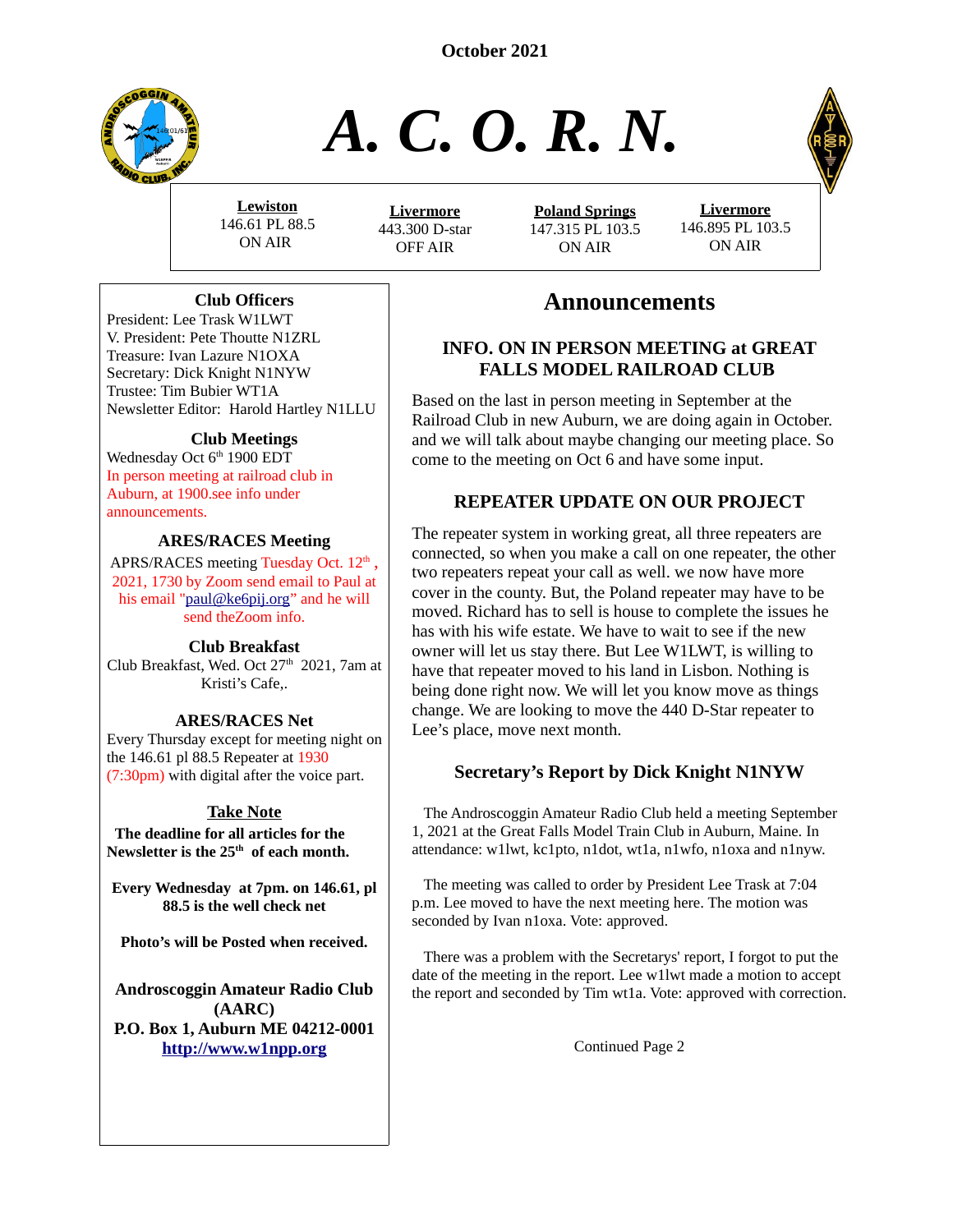#### **Secretary's Report Continued**

 Ivan went into great detail in the Treasurers report, it was covering the period from October 10, 2019 the last in person meeting to our September 1, 2021 meeting so there was a lot to cover. Most expenses were to pay for the installation of the Poland repeater, tower, antenna, feed line, cement etc. Because we had no hamfests in 2020 and 2021 and ARRL insurance to pay for, there was only income from dues. Lee moved to approve the report, there was a second from Tim wt1a. Vote: approved.

 The new home for the D-star repeater was decided at this meeting. We will try it at Lee w1lwt house in Lisbon Falls. The motion was made by Tim wt1a and seconded by Ivan n1oxa.

 The upcoming Dempsey Challenge was discussed, hams will not be driving this time.

 Paul kb1qhr in the past had asked about buying study guides for hams to use to get their first license or to upgrade. It was decided to wait until after the next convention and we will see how much money we can spend.

 Rick n1wfo needs help getting an antenna installed. He needs someone to climb out an upstairs window and stand on the porch roof to do the installation. NO ladder climbing required. See Rick at the next meeting at the train club October 6 or call him on the radio.

 It was decided that if Covid lets us we will have our meetings at the train club for the remainder of the year.

Respectfully submitted Dick Knight n1nyw Secretary